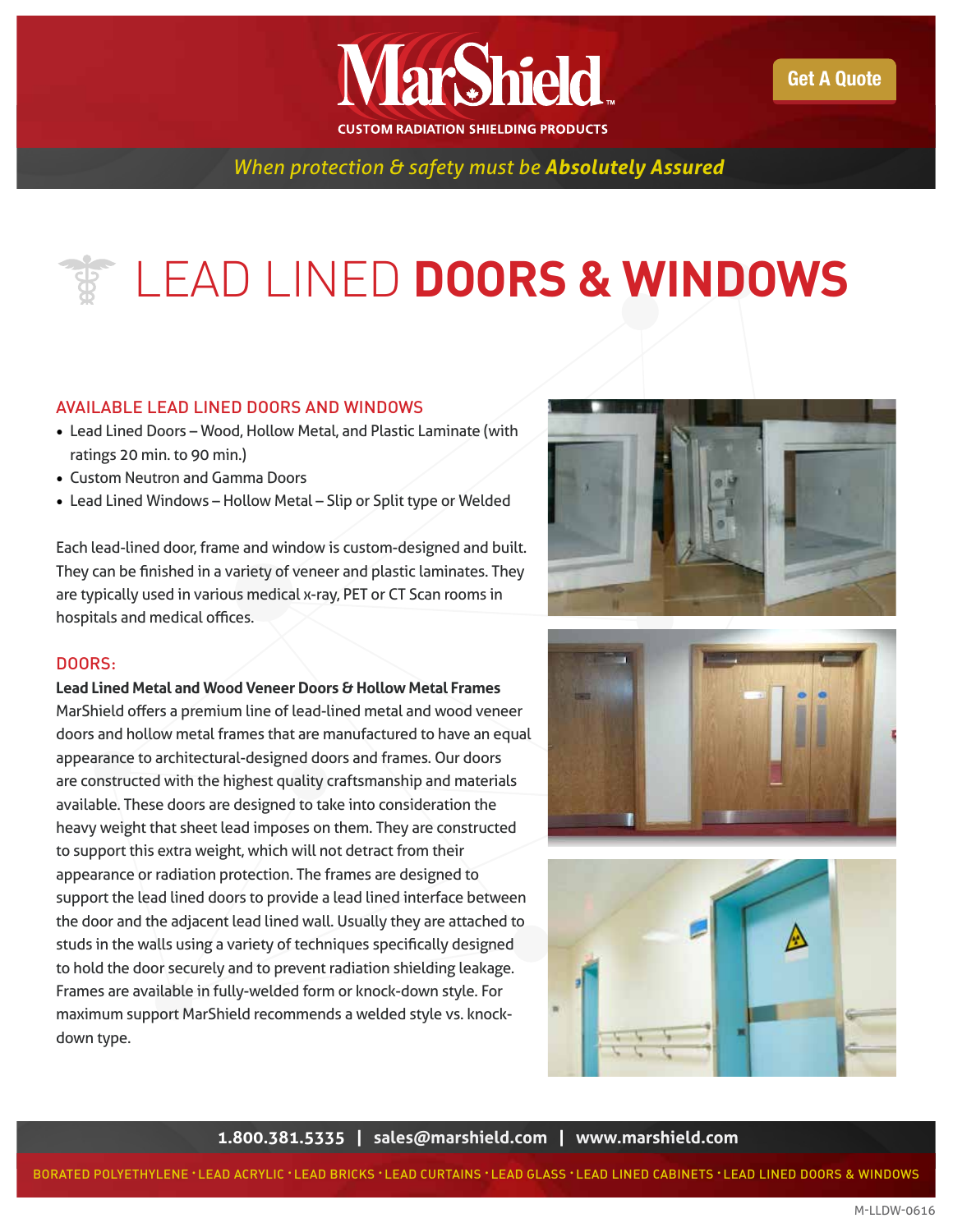# LEAD LINED **DOORS & WINDOWS**

### WINDOW FRAMES:

### **Welded & Split/Slip Type**

Our frames are designed to provide the foundation and support for leaded glass or leaded acrylic. The frame provides a lead-lined link between the glazing and the lead lined wall. Split-type frames that allow the frames to be manufactured in two pieces are available. This allows the installer to fit the frame into the opening from both sides of an existing wall before fastening together to form a solid assembly.

## SHIELDING INFORMATION:

TRUSTED FOR OVER 19 YO ART AND TRUSTED FOR OVER 19 YO ARE AND TRUSTED TO A TRUST THE PRODUCT OF A TRUST TRUSTED TO A TRUSTED TO A TRUSTED TO A TRUSTED TO A TRUSTED TO A TRUSTED TO A TRUSTED TO A TRUSTED TO A TRUSTED TO A T MarShield offers a variety of lead thickness. The lead required thickness is determined by the intended application of the product frames and doors the lead sheet is applied to the inside of the skin of the door on the "pull" side. The lead sheet is applied to the face, rabbet, stop, and part of the soffit on the door rebate side of the frame. If frames are to be installed in drywall partitions, then the manufacturer should install the stud anchors. Ensuring the continuity of the lead lining in the frame and the wall is the responsibility of the frame installer.

Our lead shielding is of a continuous sheet of lead as specified. It will meet applicable standards which are 99.94% pure lead (ASTM B-29 / Federal Spec. # QQ-L-201). The sheet lead will be unpierced, free of defects, laminations, scale blisters, cracks or penetration. The amount of shielding necessary in a door or frame should be equal to the shielding required in the wall in which it is to be installed in. The sheet lead shall be shaped to fit into the frame contour and inserted in the frame. All lead joints are welded together to insure continuity of shielding and to secure in place during transit and installation.

*NOTE: The amount of lead required in doors, frames and windows must be determined by a licensed radiation shielding physicist.*





**1.800.381.5335 | [sales@marshield.com](http://marshield.com/marshield-email/) | [www.marshield.com](http://www.marshield.com)**

LEAD LINED STORAGE CONTAINERS • MODULAR RADIATION BARRIERS & WALLS • MODULAR X-RAY ROOMS • ROLLING RADIATION BARRIERS • SHEET LEAD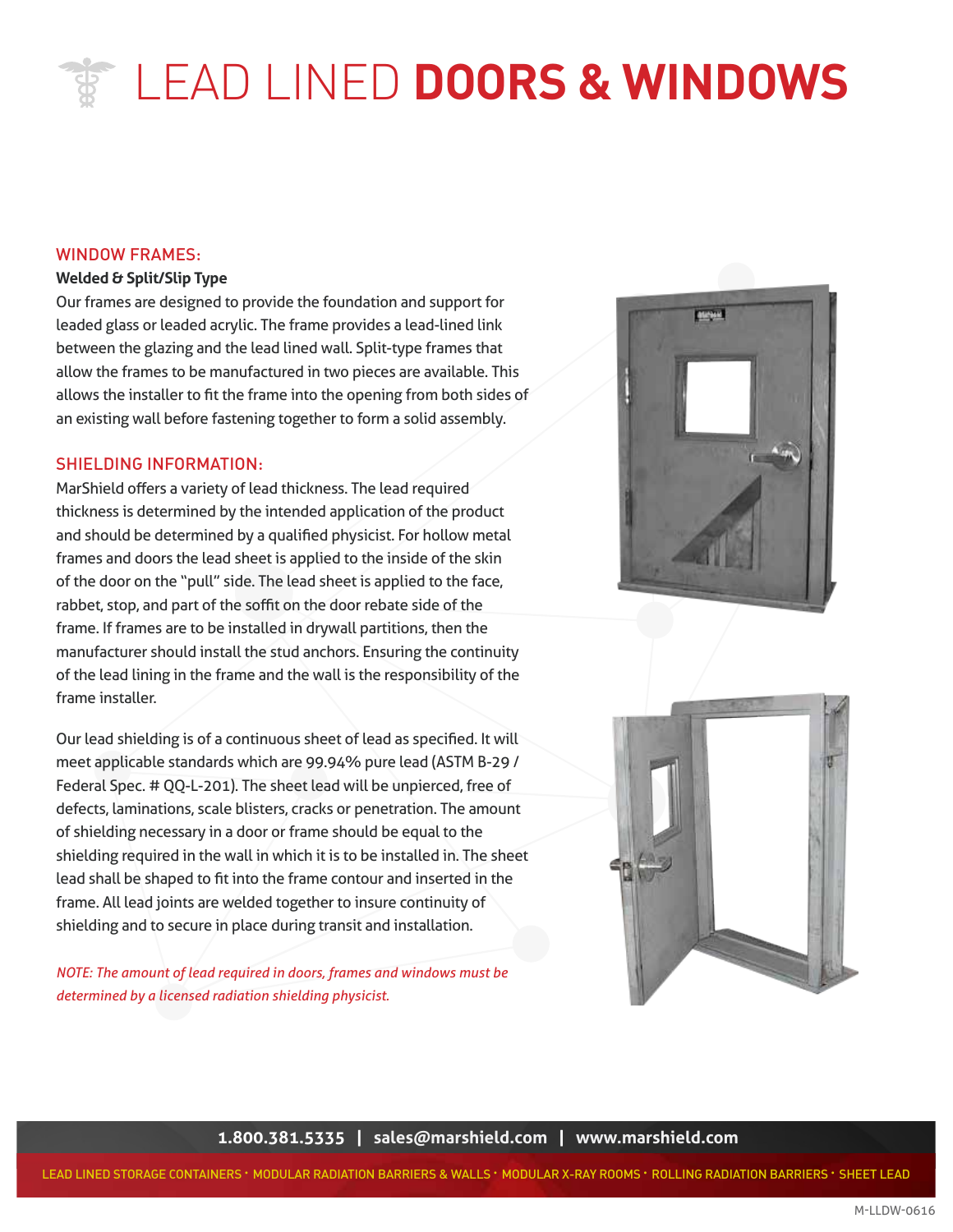## LEAD LINED **DOORS & WINDOWS**

### HARDWARE:

Most standard architectural hardware can be specified and used on the door and frame. The correct specification of the finishing hardware is critical to the success of the complete closure. Adequate hinging is required to carry the heavy loads imposed by the lead lining. Hardware that fits into openings in the door and frame should be suitable to maintain the integrity of the closure. Extreme care must be taken when applying any item to a lead-lined door or frame that the fasteners do not penetrate that lead lining.

#### HARDWARE SHIELDING:

Hardware selection can be the toughest decision on the success of your installation process. The final hinge system has to be appropriately specified to handle the heavy weight that the sheet lead imposes on the door. Door hardware is usually specified and supplied by others. Hardware selection should ensure lead lining in its components are equal to the door and frame assembly. Necessary precautions are needed in the field when installing the hardware to prevent penetration of existing lead shielding in door and frame.



#### DOOR INSTALLATION:

- Do not start your installation in areas containing excessive moisture from wet plaster, or cement
- Ventilation systems should be operational and functioning correctly
- Allow doors to acclimatize to surroundings before actual installation

Support the door weight and size. Ose a proper minge system<br>est decision on the rated for door weight and size. MarShield recommends the During installation the frame should be set plumb, square and level at the correct elevation. Ensure that the frame is adequately secured into the studded wall to properly support the door weight and size. Use a proper hinge system use of pivot or continuous type hinges for all applications. When butt hinges are to be specified and used they must be fully rated for the weight and size of the lead lined door. A minimum of three hinges should be used for doors up to 90'' in height. For every extra 30'' of door height add one more hinge or portion thereof. Be sure to follow all manufacturers' recommendations and guidelines for locations and quantities, when different from above. All fire labelled frames should be installed in accordance with local codes. Secure anchorages and connections to adjacent construction. Install door and frame hardware in accordance with hardware templates and manufacturers instructions. When supplied or specified install window lites into door, door silencers, and closures in accordance of industry standards and procedures. Consult with the site physicist to insure proper shielding is maintained at each opening.